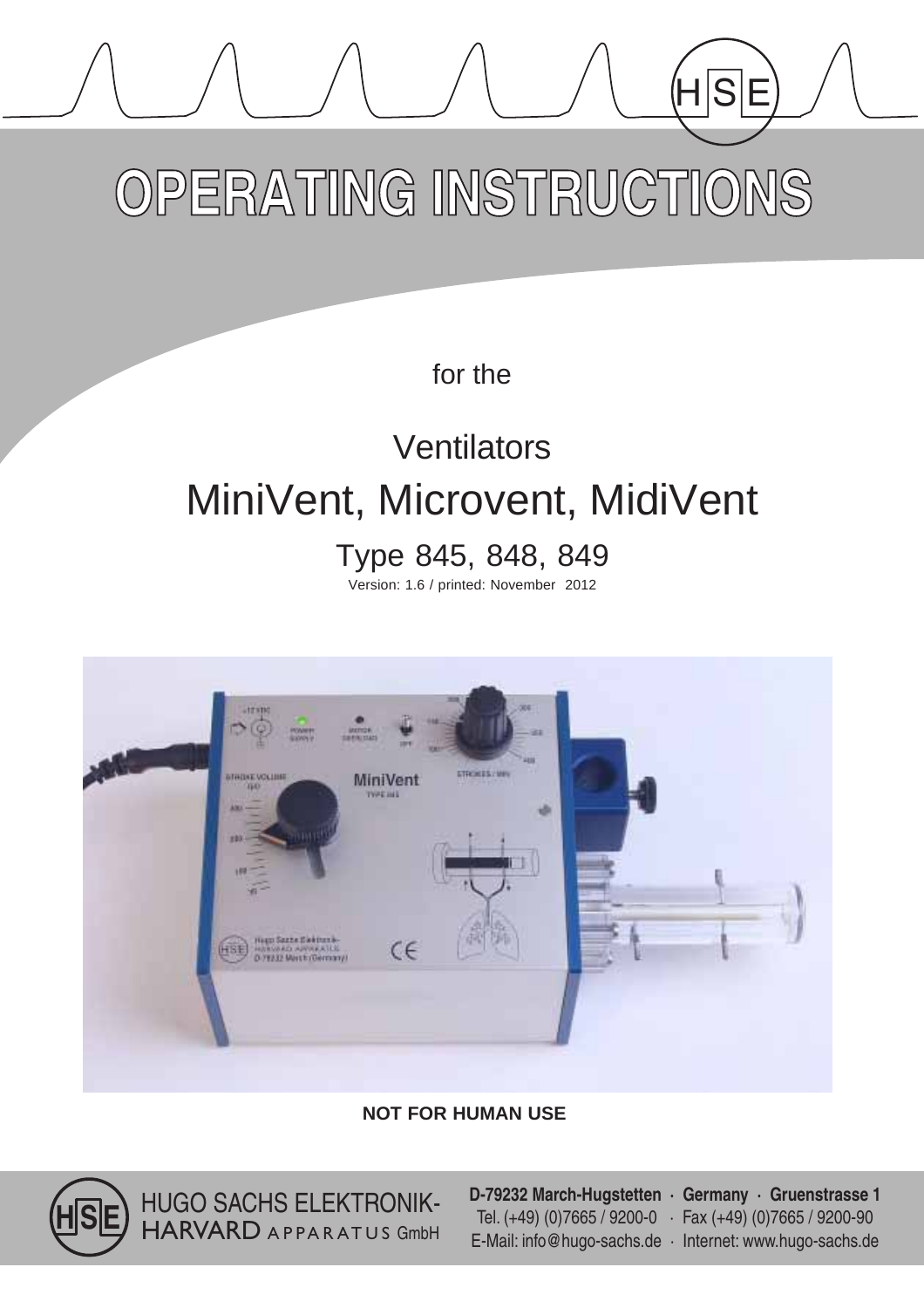## **Contents**

| 1.  |  |
|-----|--|
| 1.1 |  |
| 2.  |  |
| 3.  |  |
| 4.  |  |
| 5   |  |
| 6.  |  |
| 7.  |  |
| 8.  |  |
| 8.1 |  |
| 8.2 |  |
| 8.3 |  |
| 8.4 |  |
| 9.  |  |
| 10. |  |
| 11. |  |
| 12. |  |
| 13. |  |

## **Index**

## **A**

Application ... 3

## **B**

Beep ... 5, 6, 8

## **C**

CE symbol ... 9 Cleaning agents ... 9 cleaning the system ... 7 Condensation ... 4 Conformity ... 9 Copyright ... 3

## **D**

Dead volume ... 4 Description detailed ... 5 dry the system ... 7

## **E**

Earth socket ... 5 End of experiment ... 6, 8 expiration valve, washing of ... 7

## **F**

Faults ... 6

## **G**

General description ... 3

## **I**

inspiration section, washing of ... 7 Introduction ... 3 Intubation cannula ... 6 Intubation cannulae ... 6

## **L**

laboratory stand ... 4

## **M**

Mains adapter ... 4, 5, 9 Maintenance ... 8 Manufacturer's address ... 3 Manufacturer's details ... 3 Mounting rod ... 4 MUCASOL ... 9 Mucus ... 5

## **N**

Nutating plunger principle ... 3

## **O**

Operating notes ... 4

## **R**

RBS 50 / RBS 35 ... 9 Remedies ... 6

## **S**

Safety notes ... 3 Servicing ... 8 Socket ... 4, 5 stand ... 4 Starling pump ... 3 Start-up ... 4 Stepping movement ... 6 Stroke volume ... 4, 5, 9 Supply ... 3, 4, 9

## **T**

Technical data ... 9 Tracheal cannula ... 5, 9 Tracheal cannulae ... 6 Trachealkanülen ... 6 Tripod bar ... 4

## **V**

Ventilation rate ... 4, 5, 9 Ventilation volume ... 3, 4, 6

## **W**

Wash ... 6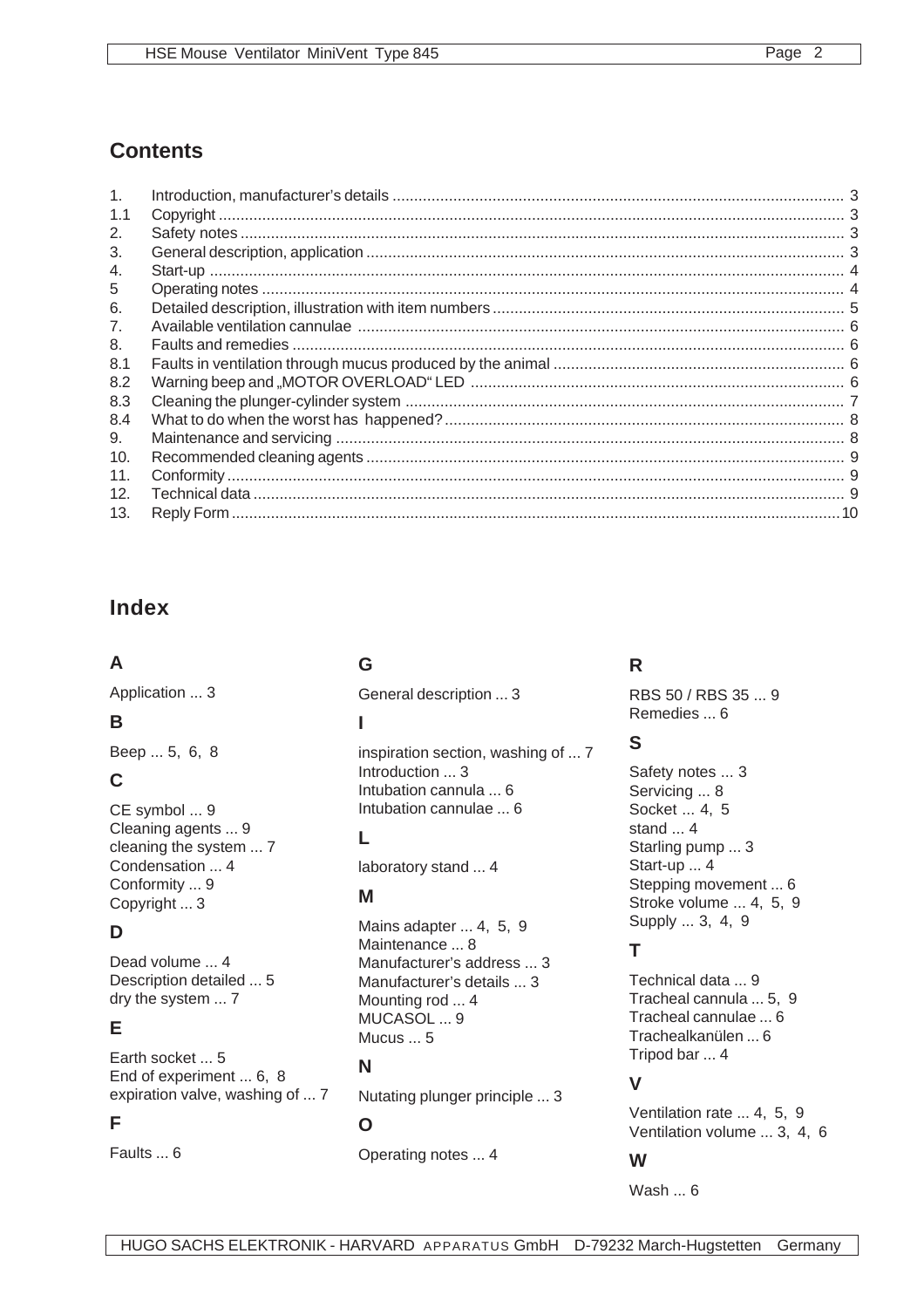#### **1. Introduction, manufacturer's details**

These Operating Instructions describe the function and use of the mouse ventilator Type 845. They form part of the MiniVent and have to be kept close to it.



All the information in these Instructions has been drawn up after careful examination but does not represent a warranty of product properties. Alterations in line with technical progress are reserved.

Manufacturer's address: HUGO SACHS ELEKTRONIK-HARVARD APPARATUS GmbH Gruenstrasse 1, 79232 March-Hugstetten **Germany** 

| Phone:    | 07665/9200-0<br>(int +49) 7665/9200-0         |
|-----------|-----------------------------------------------|
| Fax:      | 07665/9200-90<br>(int +49) 7665-9200-90       |
| Email:    | sales@hugo-sachs.de                           |
| Internet: | www.hugo-sachs.de<br>www.harvardapparatus.com |

#### **1.1 Copyright**

This product and the corresponding documentation are protected by copyright. All rights reserved. This document must not be copied, photocopied, reproduced or translated, either as a whole or in parts, without prior written agreement by HUGO SACHS ELEKTRONIK - HARVARD APPARATUS GmbH, March/Hugstetten, Germany.

#### **2. Safety notes**

#### **Warning:**

- 
- The MiniVent and the mains adapter supplied with it are designed for use in general laboratories, light industrial and office environments.
- The ventilator must only be operated in areas not exposed to explosion hazard and must not be used in a flammable atmosphere.
- MiniVent and mains adapter have to be protected against humidity. The units are not suitable for outdoor use.

#### **3. General description, application**

The MiniVent mouse ventilator is a respirating pump for mouse ventilation. It operates at constant volume on the principle of the Starling pump. Unlike conventional Starling pumps the MiniVent works on the so-called nutating plunger principle in which the plunger movement determines the ventilation volume and in addition functions as the control valve. During each ventilating cycle the plunger simultaneously makes a displacement and a rotation. Suitably arranged bores and channels in plunger and cylinder operate inspiration and expiration through the plunger movement. The power supply for the pump is provided by a separate mains adapter (12 V DC, 0.5 A) which is supplied with it.

The ventilation pump is intended for use in a laboratory environment in physiological and/or pharmacological research.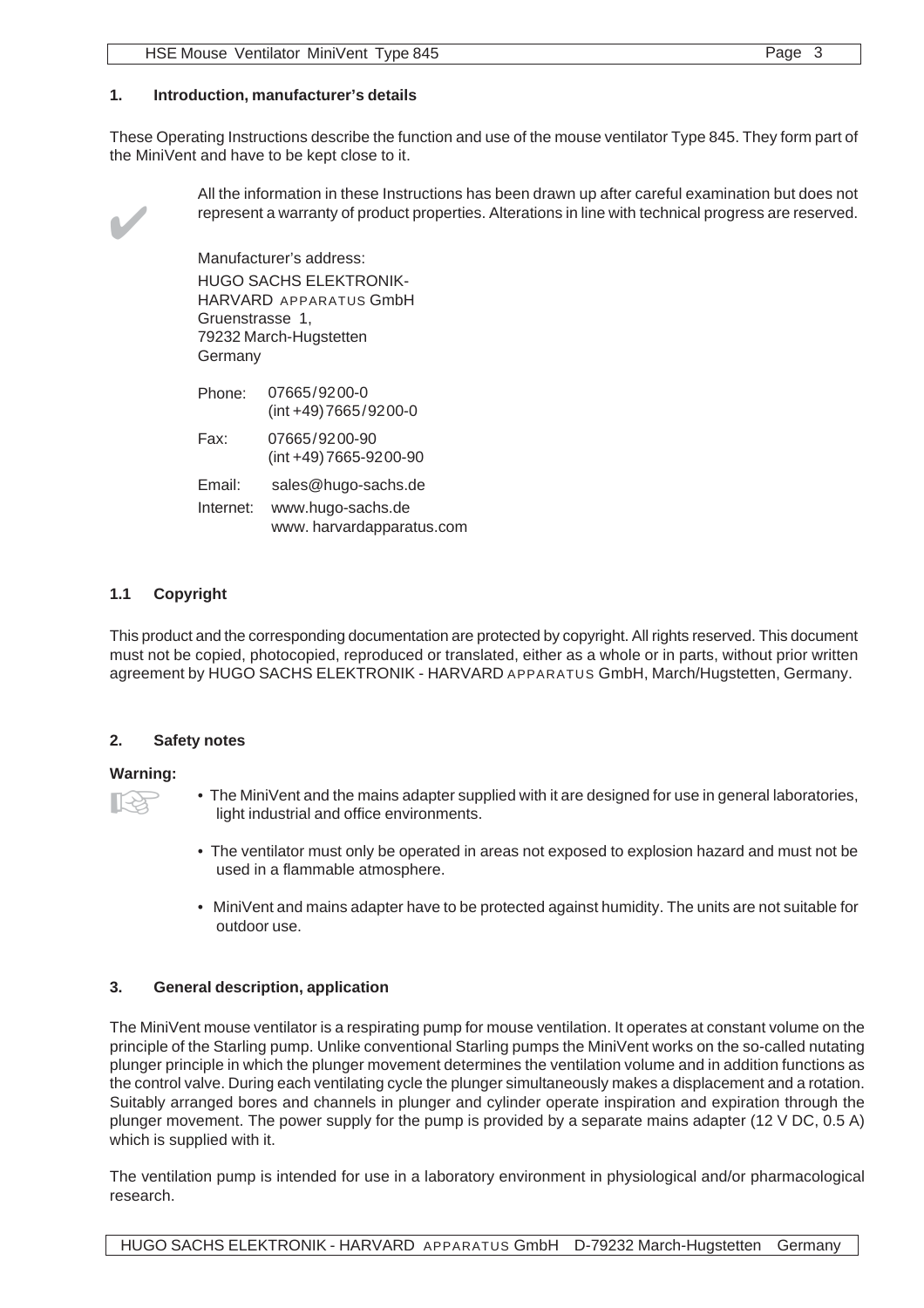#### **4. Start-up**

The illustration on the next page shows the MiniVent and the items supplied for cannulating a mouse lung. Place the MiniVent as close as possible to the animal (use laboratory stand mounting if required!) so that the tubing connections are short and the dead volume is kept small.

- For operating the MiniVent use only the mains adapter supplied (12 V DC, 0.5 A).
- Check that the input voltage marked on the mains adapter agrees with your supply voltage.
- Then connect the output cable of the mains adapter to the supply input of the MiniVent by fully pushing in the coaxial plug of the mains adapter cable into the socket at the side of the MiniVent housing. Now insert the mains adapter into a mains supply outlet socket. The green "POWER SUPPLY" LED fitted on the MiniVent should now light up and indicate that the supply voltage is on.
- Set the ventilation rate at the control STROKES/MIN to e.g. 150 strokes/min and the ventilation volume at STROKE VOLUME (after releasing the clamping screw) to e.g 200 µl.



MiniVent, fastened at a laboratory stand. 1: Tripod bar, 2: clamping screw, 3: clamping block, after releasing two screws (4) the block can be rotated through 90°.

- Switch on the MiniVent at the main switch and observe the pump plunger in the transparent pump cylinder. The plunger should move backwards and forwards by a few millimetres (approx. 10 mm). In addition you should be able to hear the noise of the driving motor.
- Where possible use the items supplied to connect the MiniVent to the lung of the animal:
	- 2 pieces Silicone tubing (1.5 mm i.d., approx 70 mm long)
	- 1 Y-piece (S16152)
	- 1 metal tracheal cannula, 1.3 mm dia.; other cannulae also available, see Section 7.

If the tracheal cannula supplied can not be used in your particular application, an alternative cannula should be kept as short as possible. Extend only the two connection tubes if necessary. Always keep the connection from the Y-piece to the animal as short as possible.

• If you can not place the MiniVent on the bench, use the clamping block to mount the unit on the rod of a laboratory stand (up to 12.7 mm diameter). Note: the clamping block can be rotated through 90° after releasing the two fixing screws.

#### **5 Operating notes**

During ventilation, the moist expired air cools, leading to condensation in the expiration circuit (expiration tube 1g and connectors 1e and 1d). This is normal and does not interfere with the pumping action.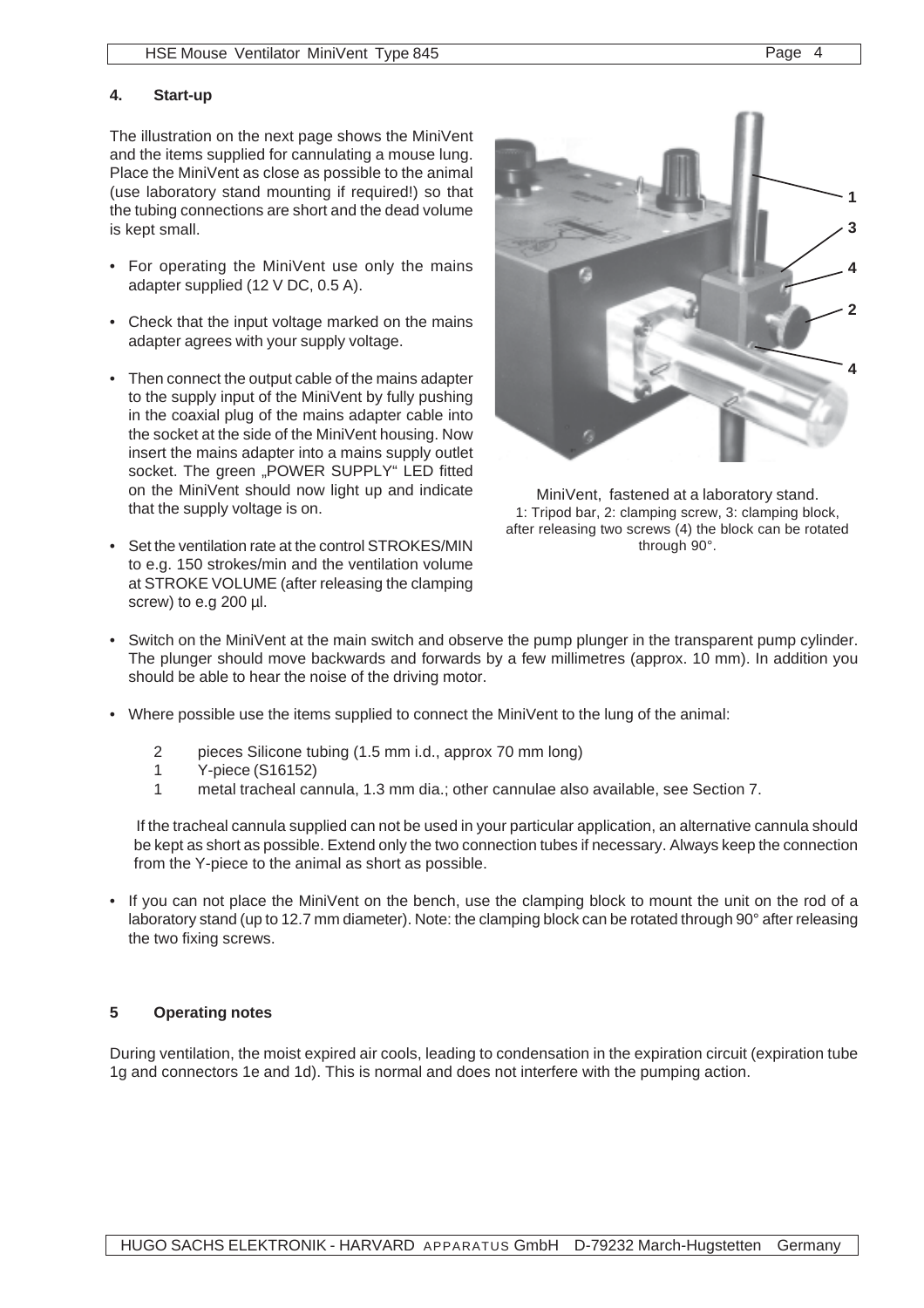The item numbers in the following description refer to the illustration below.

- 1 Pump cylinder with connectors (1b 1e), hard glass with Plexiglass casing
- 1a Nutating linear plunger, glass ceramic.
- 1b Connector for drawing in air or ventilation gas.
- 1c Connector for inspiration tube (1f).
- 1d Outlet connector for expiration air. If a defined raised PEEP (positive end expiratory pressure) is required, the connector can be connected to a so-called Gottlieb valve (= a tube immersed in water; immersion depth determines PEEP).
- 1e Connector for expiration tube (1g).
- 1f Inspiration tube (Silicone tubing, 1.5 mm i.d., 3 mm o.d., L 70 mm approx.
- 1g Expiration tube (Silicone tubing, 1.5 mm i.d., 3 mm o.d., L 70 mm approx.
- 1h Y-piece (HSE No. S 16152) for connecting the two tubes (1f + 1g) to the tracheal cannula (1i).
- 1i Ventilation cannula, thin-walled metal tube. It is inserted directly (without intermediate tubing) into the bore of the Y-piece (see Section 7).
- 2 Rotary control for adjusting the ventilation rate "80 400 STROKES/MIN".
- 3 Main switch "ON OFF" for the drive motor.
- 4 Red ..MOTOR OVERLOAD" LED. The LED flashes when the motor is overloaded. A warning beep is produced at the same time. The motor is only overloaded if there is a fault, e.g. if mucus has found its way into the plunger-cylinder region. Remedy: wash out (see Section 7).
- 5 Green "POWER SUPPLY" LED. This LED indicates that the supply (12 V) is on.
- 6 Socket to DIN 45323, suitable for hollow plug ( $d = 1.95$  mm,  $D = 5.5$  mm) to connect the MiniVent to the external mains adapter (12 V DC, 0.5 A). The socket is fitted in the side of the housing.
- 7 Earth socket (suitable for 4 mm banana plug). When simultaneously recording an ECG, for example, it may be useful to earth the housing at this socket in order to prevent hum interference.
- 8 Rotary control to adjust the STROKE VOLUME, 30 300 (µl). After releasing the clamp (rotate knurled head approx. 1/2 turn anticlockwise) the required volume can be set. Then secure the volume setting (tighten knurled head clockwise).
- 9 Clamping block to mount the MiniVent on a laboratory stand support rod up to 12.7 mm diameter. After releasing two screws the block can be rotated through 90ø to fit it in an alternative position.
- 9a Clamping screw.

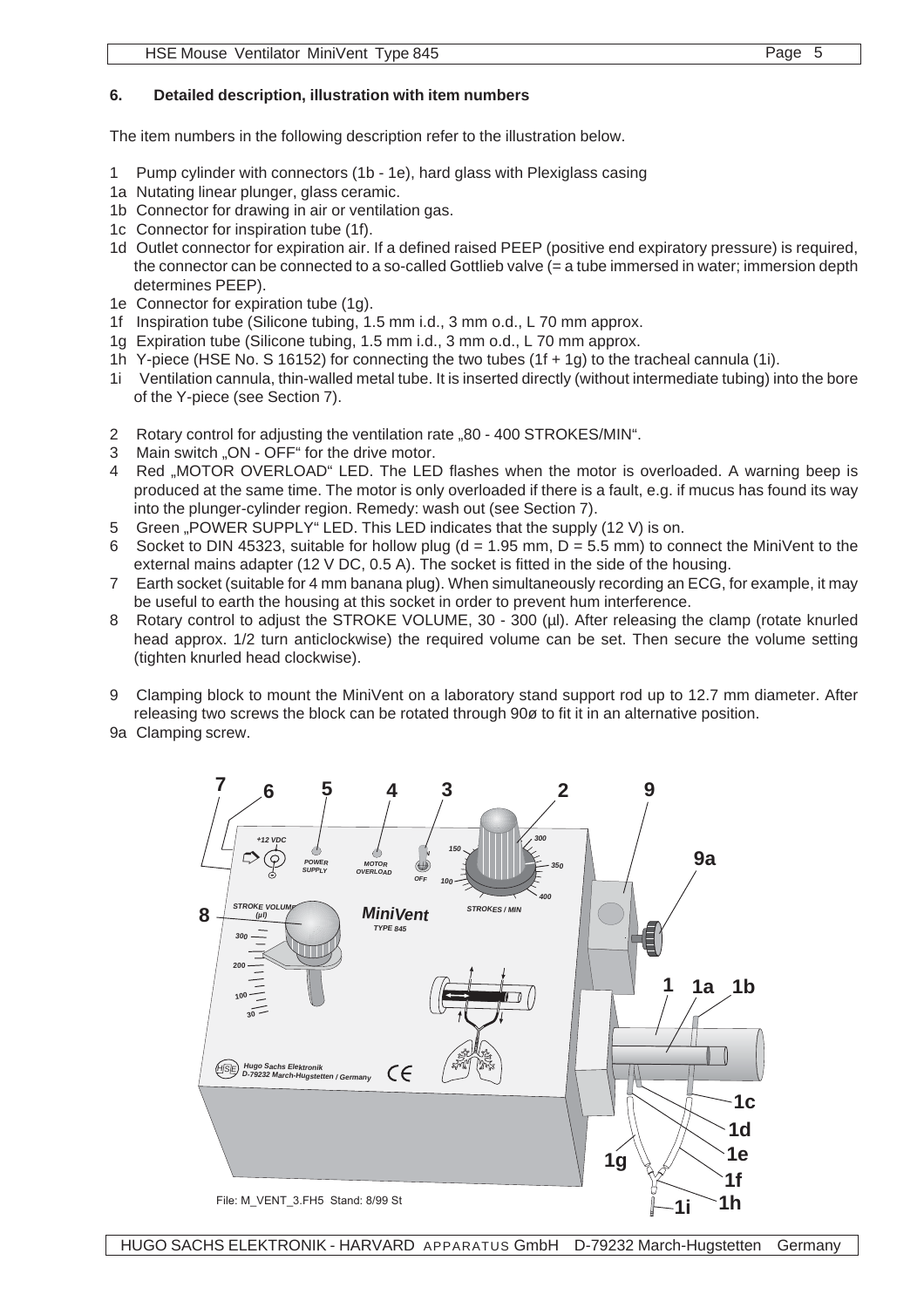**Tracheal cannulae with y-adapter**

#### **7. Available ventilation cannulae**

| Cat. No.   | D    | d    |      |
|------------|------|------|------|
|            | (mm) | (mm) | (mm) |
|            |      |      |      |
| 73-2730 *) | 1.3  | 1.0  | 20   |
| 73-2830    | 1.2  | 0.9  | 20   |
| 73-2731    | 1.0  | 0.7  | 20   |



#### **Intubation cannulae with y-adapter**

| 73-2737    | 1.0 | 0.6 | 25 |
|------------|-----|-----|----|
| 73-2843    | 1.1 | 0.7 | 30 |
| 73-2844 *) | 1.2 | 0.8 | 30 |



Intubation cannula

\*): this size cannula is supplied together with the ventilator.

D: external diameter, d: internal diameter, L: length

#### **8. Faults and remedies**

#### **8.1 Faults in ventilation through mucus produced by the animal**

During ventilation, especially during prolonged experiments, it is possible for mucus produced by the animal to pass through the expiration tube into the plunger expiration valve. This mucus causes no problem expect for possible disturbance of the expiration process (increased PEEP).

After the experiment has been completed you should always check the plunger-cylinder system to see whether any mucus has passed into it. If you notice any mucus, wash the expiration section thoroughly with distilled water while the MiniVent is running. If there are large amounts of mucus you should use 10% acetic acid solution. During the wash vary the ventilation volume over the entire adjustment range.

#### Never allow any mucus to dry out!

The plunger may stick to the cylinder wall so that it can not be released later or only with a great amount of effort (see Section 7.4).

#### 8.2 Warning beep and "MOTOR OVERLOAD" LED

When the drive motor is overloaded the built-in protection system causes the motor to switch off briefly and then on again. With this stepping movement the motor tries to overcome the blockage. The red "MOTOR OVERLOAD" LED flashes at the same time and a beep indicates faulty operation**.**

Under normal conditions the motor is overloaded only when the plunger-cylinder system has become dirty (see above). This fault can be rectified by washing the system (see below).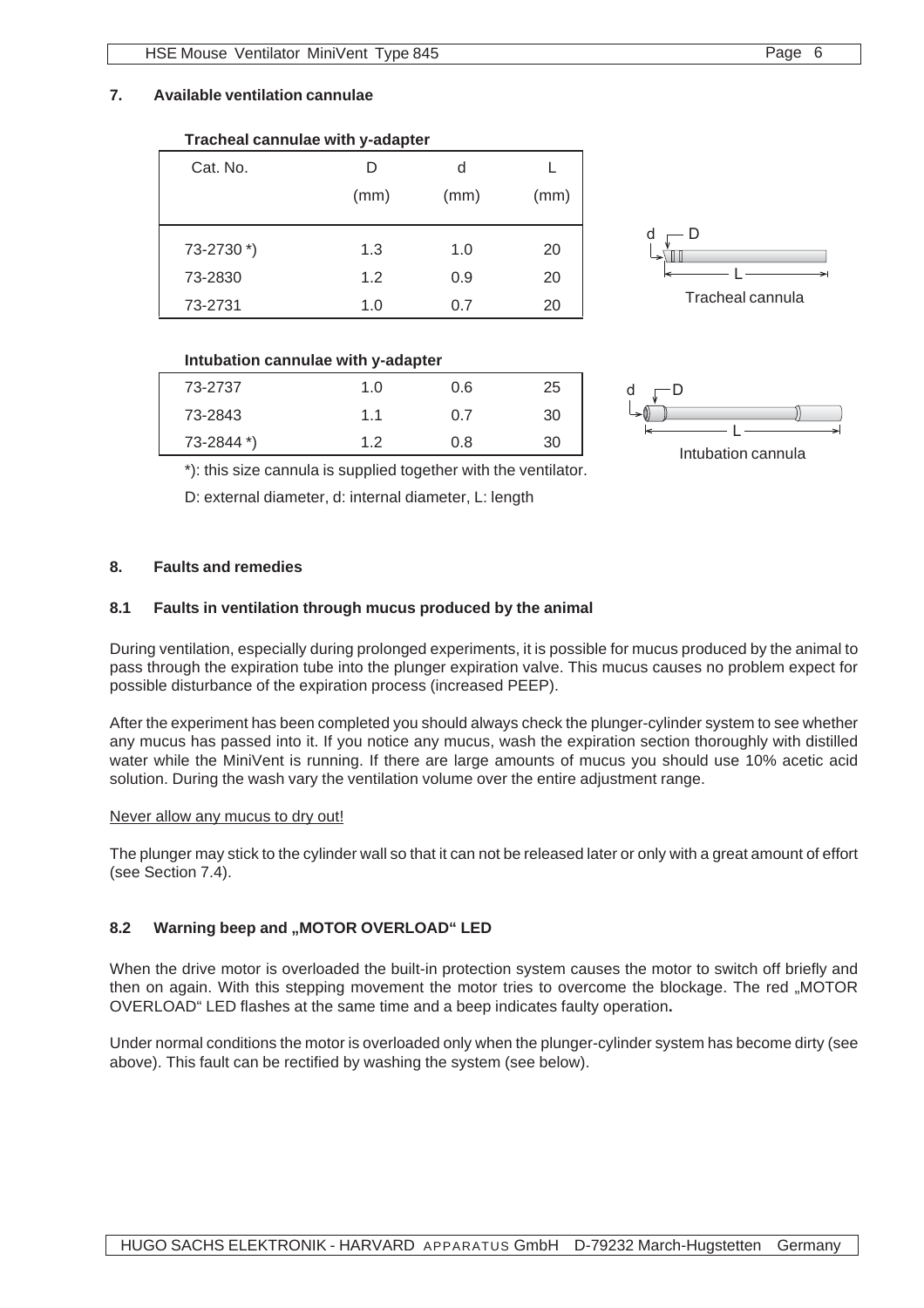#### **8.3 Cleaning the plunger-cylinder system**

Usually it is only the valve tract of the expiration section and the corresponding tubing which have become dirty. It is only rarely that the pump section of the inspiration tract also becomes dirty and sticks.

**WARNING: use only the recommended cleaning agents** (see Section 10).

For cleaning the expiration valve use a syringe with distilled water (see top illustration alongside).

**NOTE: use only gentle pressure on the plunger,** do not use any force! There is a possibility that liquid can be forced into the inside of the ventilator which may lead to corrosion damage.

Take off the expiration tubing and clean it separately from the pump, or replace it by fresh tubing.

If the inspiration section has become dirty, you can use the pumping action of this part for cleaning. Connect up two short lengths of tubing as shown in the bottom illustration alongside. If there is heavy contamination and the use of distilled water is not sufficient to clean the ventilator, you should wash it with cleaning solution (see Section 10).

During the washing operation switch on the ventilator. Select a slow rate of about 100/min and set initially the minimum stroke volume (30 µl). Once the plunger again moves freely inside the cylinder, increase the volume up to the maximum (300 µl). As a final step always wash all passages with clean distilled water.

After all the dirt has been washed out of the system, you have to dry the system before you can use the ventilator again. The simplest method is to link the inspiration outlet connection to the expiration connection with a piece of tubing at least 40 cm long, and run the pump at maximum ventilation rate (400/ min) and maximum stroke volume. After about 30 minutes the system should be dry.

**WARNING: do not use compressed air** for drying the system!

If the ventilator is blown through with compressed air, the uncontrolled high air pressure may drive moisture into the inside of the pump which can damage the drive mechanism.



Washing the expiration valve 1: syringe, 2 and 3: short lengths of tubing, 4: Petri dish for collecting the wash liquid



Washing the inspiration section 1: suction tubing, 2: small beaker with distilled water, 3: outlet tubing, 4: Petri dish for collecting the wash liquid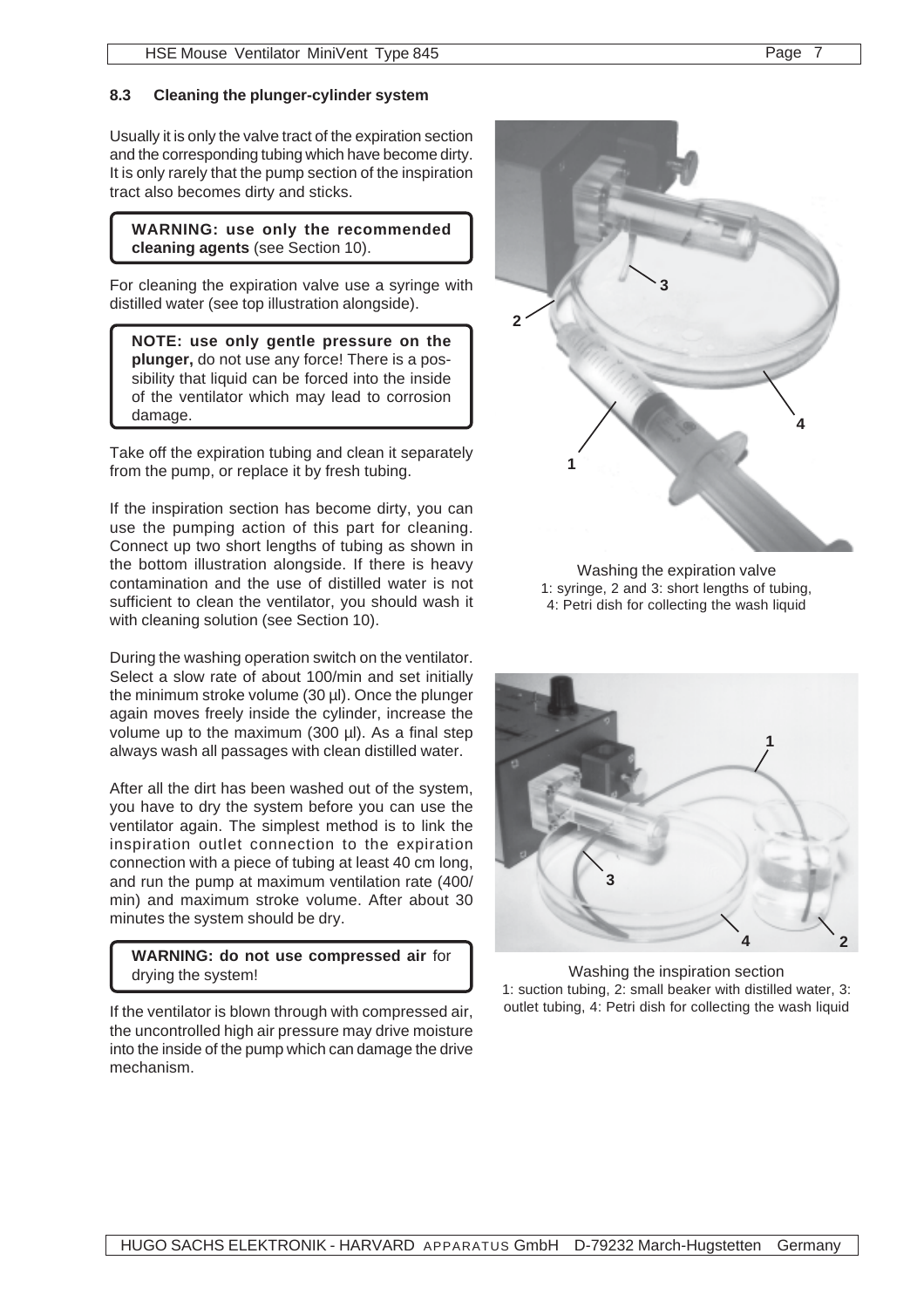#### **8.4 What to do when the worst has happened?**

You note that the plunger no longer moves inside the cylinder when you switch on the ventilator. Instead there is a repeated beep and the red "MOTOR OVERLOAD" LED is flashing. In this case it must be assumed that the last user of the ventilator has not cleaned it properly to remove any mucus at the end of the experiment. In the meantime the mucus has dried out so that plunger and cylinder stick together.

What do you do in this case?

#### **WARNING: on no account try to resolve the problem by the use of force!**

When the plunger is stuck you must not alter the stroke volume setting. You would risk damaging the plunger drive mechanism.

There are two way to restore the pump to working order:

- (a) you return the MiniVent immediately to HSE for repair, or
- (b) you try to restore proper operation of the plunger.

The method for restoring the movement of the plunger consists of filling the plunger-cylinder system through the connections to the maximum possible extent with cleaning solution (see Section 10), and to allow it to stand in this condition for a few hours, in the hope that during this time the dried mucus starts to dissolve and becomes liquid again. Link together the two connections on the inspiration side by a short piece of tubing, and the two connections on the expiration side by another short piece of tubing; this ensures that the solution will not dry out.

Switch on the pump from time to time for a few seconds and check whether the treatment is effective. When you find that the plunger moves a little, remove the front tubing (inspiration section) and at first carefully adjust the stroke volume in small steps over the entire adjustment range. Then remove also the other connecting tubing (expiration section) and clean the complete pump system as explained in Section 8.3. After you have dried the pump system the pump can be used again.

#### **9. Maintenance and servicing**

The most important maintenance operation consists of keeping the plunger-cylinder system clean. After each experiment you should check immediately that no mucus has entered the pump system. If you note any contamination you should clean the pump system immediately. Do not wait until the mucus has dried out and the plunger is sticking to the cylinder.

The drive mechanism for the plunger inside the unit is lubricated for life. No special maintenance is required.

The plunger-cylinder system must not be lubricated. This would not improve the running of the pump but would rather make it worse. The combination of plunger and cylinder material is designed for dry running.

It is obvious that any external contamination through blood or saline solutions must be removed immediately. Use a cloth moistened with water. If removal proves difficult, add a little detergent.

During all cleaning procedures take care that no liquid can pass into the interior. Do not use a wet cloth for cleaning, only a moist cloth!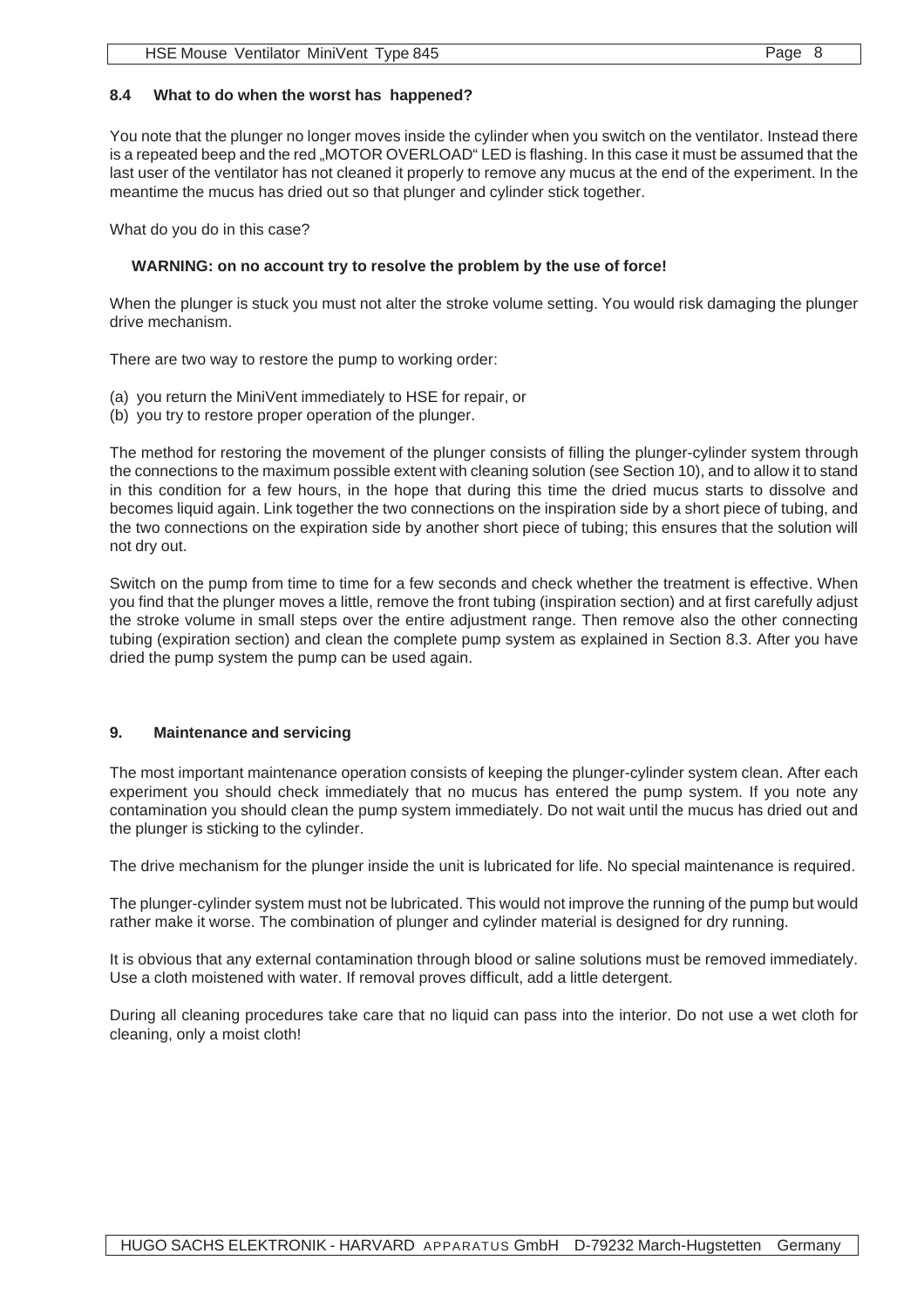#### **10. Recommended cleaning agents**

#### *Use only the recommended cleaning agents!*

**IMPORTANT:** not all cleaning agents used in the laboratory are suitable for cleaning Plexiglass parts. For example, MucocitF manufactured by Merz (Frankfurt) attacks Plexiglass.

**NOTE:** the cylinder casing is made from Plexiglass.

In order to avoid damage to the plunger-cylinder system you must use only the recommended cleaning agents. Never use organic solvents, they usually attack Plexiglass.

If for certain reasons you require a different cleaning agent you have to carry out a compatibility test before using it. In case of doubt contact HSE.

Cleaning agent for washing mucus residues out of the plunger-cylinder system:

**10% acetic acid solution WARNING:** allow the acetic acid to act only for a few minutes!

In order to avoid damage to the ventilator you must allow the 10% acetic acid to act only briefly. More concentrated acetic acid solution must never be used!

Other cleaning solutions compatible with Plexiglas:

#### **RBS 50 or RBS 35**

| ,,,,,,,,,,,,,,,,,<br>produced and |                                                                                                                                                                                                                           |
|-----------------------------------|---------------------------------------------------------------------------------------------------------------------------------------------------------------------------------------------------------------------------|
| supplied by:                      | Carl Roth GmbH + Co KG, Chemische Fabrik,<br>Schoemperlenstr. 1-5, D-76185 Karlsruhe 21, Germany<br>Phone: (+49) (0)721/5606-0, Fax: (+49) (0)721/5606-49,<br>e-mail: Carl@t-online.de, Internet: http://www.Carl-Roth.de |
| <b>MUCASOL</b><br>produced by:    | Merz + Co. GmbH & Co. Bereich Dr.Kramer,<br>Eckenheimer Landstrasse 100-104, D-60318 Frankfurt/Main 1, Germany<br>Phone: 069/15031, Telex: 414 031                                                                        |
| Supplier:<br>USA.                 | Firma Rudolf BRAND GmbH & Co. P. O. Box 11 55, D-97861 Wertheim, Gemany<br>Phone: (+49) (0)9342/808-0, Fax: (+49) (0)9342/808-236                                                                                         |
| Supplier:                         | Brand Tech. Scientific, 25 Middlesex Turnpike, Essex, CT 06426-1479<br>Phone 860-767 2562                                                                                                                                 |

If there is any difficulty in contacting a local distributor for the above products please contact the apparatus manufacturer HUGO SACHS ELEKTRONIK - HARVARD APPARATUS GmbH.

#### **11. Conformity**



This product and accessories conform to the requirements of the Low-Voltage Guideline 73/ 23/EWG as well as the EMC Directive 89/336/EWG and are accordingly marked with the CE symbol. For conformity with the standard it is essential that the details in these Instructions are strictly observed during operation.

#### **12. Technical data**

| Stroke volume:      | continuously adjustable from 30 to 350 µl                |
|---------------------|----------------------------------------------------------|
| Ventilation rate:   | continuously adjustable from 80 to 400 min <sup>-1</sup> |
| Supply:             | 12 V DC, 0.5 A through external mains adapter            |
| Dimensions (LxWxH): | 20 cm x 10 cm x 8 cm                                     |
| Weight:             | MiniVent: 1 kg, mains adapter: 0.3 kg                    |
|                     |                                                          |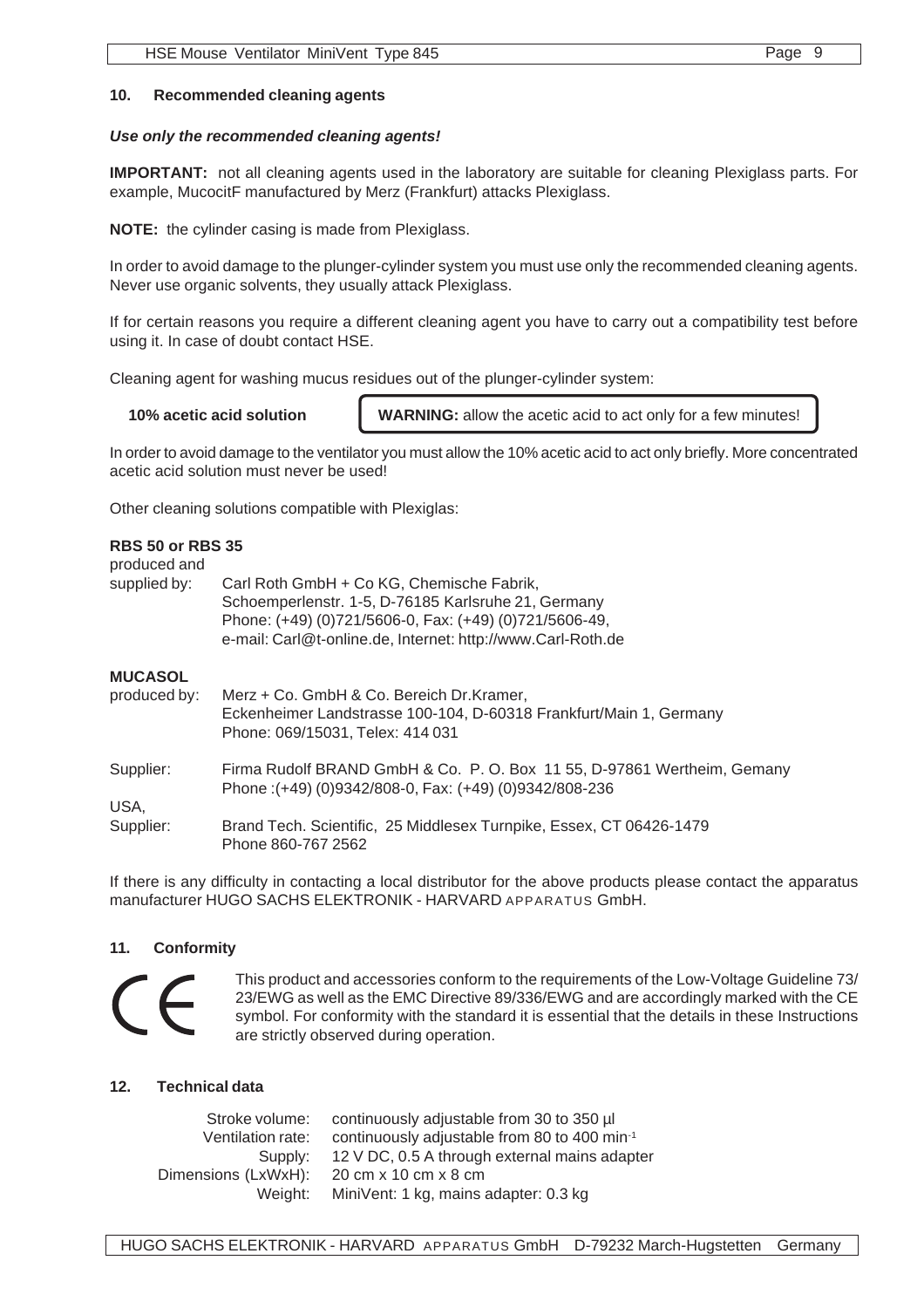#### **13. Reply Form**

Please take a few minutes of your time in order to write to us on any difficulties in understanding the Operating Instructions or in the use of the apparatus. With your feedback you will help to improve our products and the system documentation and make them more user-friendly.

Please tell us

 $\mathbb{R}$  where you have found mistakes,

 $\mathbb{R}$  where the arrangement was not clear and what you did not understand,

 $\mathbb{R}$  and where you would like to see improvements.

Many thanks for your *kind assistance.* Yours HUGO SACHS ELEKTRONIK-HARVARD APPARATUS GmbH.

| Your name     | <u> 1980 - Jan Samuel Barbara, martin a shekara tshkollari na shekara tshkollari na shekara tshkollari na shekara</u> |
|---------------|-----------------------------------------------------------------------------------------------------------------------|
|               |                                                                                                                       |
| <b>Street</b> |                                                                                                                       |
| Town          | the contract of the contract of the contract of the contract of the contract of the contract of                       |
|               |                                                                                                                       |
|               |                                                                                                                       |
| eMail         |                                                                                                                       |

Please send this sheet or a copy to:

HUGO SACHS ELEKTRONIK - HARVARD APPARATUS GmbH Gruenstr. 1, D-79232 March-Hugstetten, Germany Fax: (int. +49) 7665/9200-90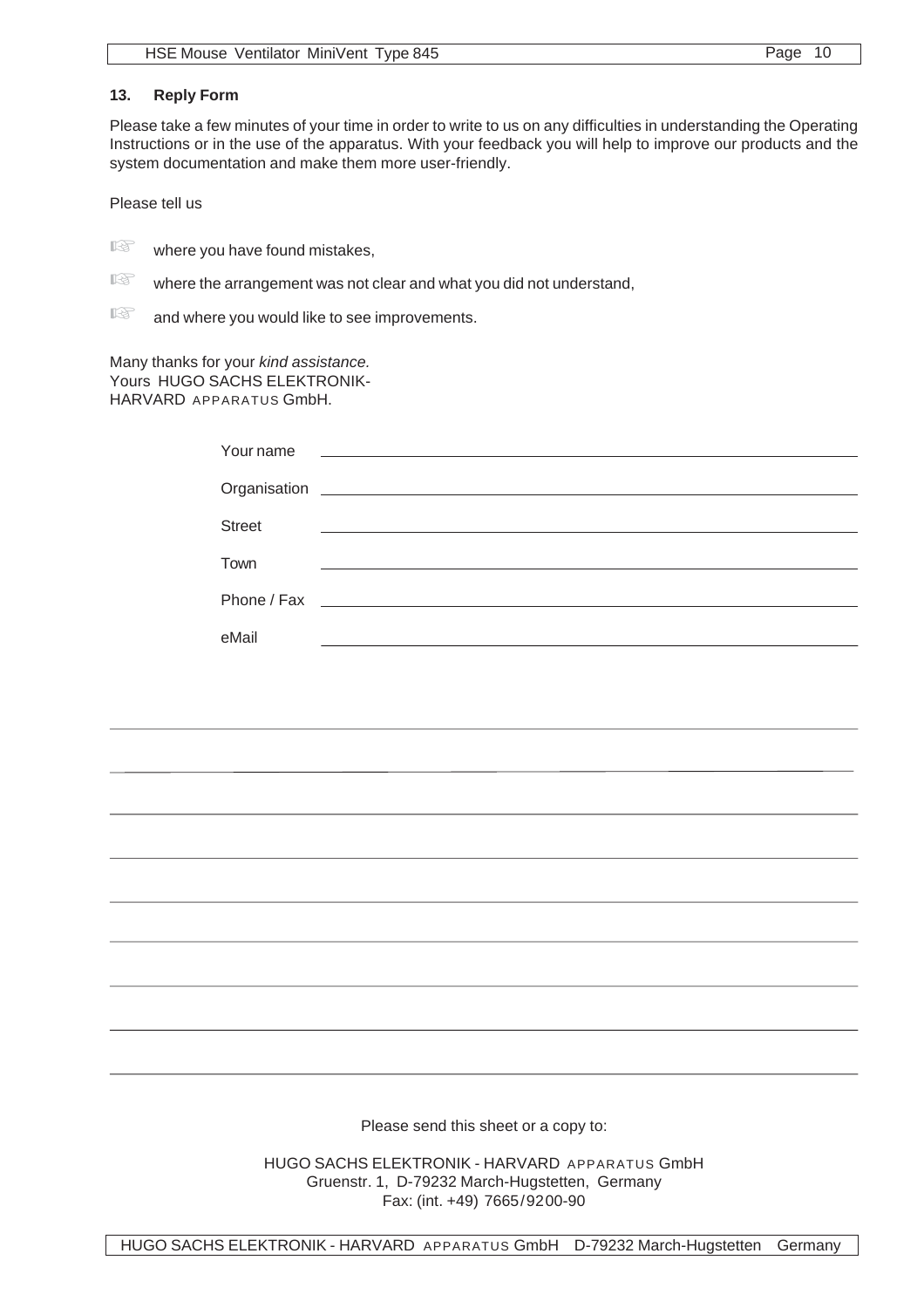| <b>Conversion Table for PRESSURE units</b> |
|--------------------------------------------|
|--------------------------------------------|

| mmHq                    | kPa                     | mmH <sub>2</sub> O | mbar                | at<br>(kg/cm <sup>2</sup> ) | PSI<br>(lb/in <sup>2</sup> ) |
|-------------------------|-------------------------|--------------------|---------------------|-----------------------------|------------------------------|
| (Torr)                  | (kN/m <sup>2</sup> )    | (mmWS)             |                     |                             |                              |
| 1                       | 0,133                   | 13,6               | 1,33                | 0,0014                      | 0,019                        |
| $\overline{\mathbf{c}}$ | 0,267                   | 27,2               | 2,67                | 0,0027                      | 0,039                        |
| 3                       | 0,400                   | 40,8               | 4,00                | 0,0041                      | 0,058                        |
| 4                       | 0,533                   | 54,4               | 5,33                | 0,0054                      | 0,077                        |
|                         | 0,667                   | 68,0               | 6,67                | 0,0068                      | 0,097                        |
| $\frac{5}{6}$           | 0,800                   | 81,6               | 8,00                | 0,0082                      | 0,116                        |
| $\overline{7}$          | 0,933                   | 95,2               | 9,33                | 0,0095                      | 0,135                        |
| 8                       | 1,067                   | 108,8              | 10,67               | 0,0109                      | 0,155                        |
| 9                       | 1,200                   | 122,4              | 12,00               | 0,0122                      | 0,174                        |
| 10                      | 1,333                   | 136,0              | 13,33               | 0,0136                      | 0,193                        |
| 20                      | 2,666                   | 271,9              | 26,66               | 0,0272                      | 0,387                        |
| 30                      | 4,000                   | 407,9              | 40,00               | 0,0408                      | 0,580                        |
| 40                      | 5,333                   | 543,8              | 53,33               | 0,0544                      | 0,773                        |
| 50                      | 6,666                   | 679,8              | 66,66               | 0,0680                      | 0,967                        |
| 60                      | 7,999                   | 815,7              | 79,99               | 0,0816                      | 1,160                        |
| 70                      | 9,333                   | 951,7              | 93,32               | 0,0952                      | 1,354                        |
| 80                      | 10,666                  | 1087,6             | 106,66              | 0,1088                      | 1,547                        |
| 90                      | 11,999                  | 1223,6             | 119,99              | 0,1224                      | 1,740                        |
| 100                     | 13,332                  | 1359,5             | 133,32              | 0,1360                      | 1,934                        |
| 120                     | 15,999                  | 1631,4             | 159,98              | 0,1631                      | 2,320                        |
| 140                     | 18,665                  | 1903,3             | 186,65              | 0,1903                      | 2,707                        |
| 160                     | 21,332                  | 2175,2             | 213,31              | 0,2175                      | 3,094                        |
| 180                     | 23,998                  | 2447,1             | 239,98              | 0,2447                      | 3,481                        |
| 200                     | 26,664                  | 2719,0             | 266,64              | 0,2719                      | 3,867                        |
| 250                     | 33,331                  | 3398,8             | 333,30              | 0,3399                      | 4,834                        |
| 300                     | 39,997                  | 4078,5             | 399,96              | 0,4079                      | 5,801                        |
|                         |                         |                    |                     |                             |                              |
| mmH <sub>2</sub> O      | cmH <sub>2</sub> O      | mmHg               | Pa                  | kPa                         | PSI                          |
|                         |                         |                    |                     |                             |                              |
| (mmWS)                  | (cmWS)                  |                    | (N/m <sup>2</sup> ) | (kN/m <sup>2</sup> )        | (lb/in <sup>2</sup> )        |
|                         |                         |                    |                     | 0,0098                      | 0,0014                       |
| 1                       | 0,1                     | 0,07               | 9,8                 | 0,0196                      | 0,0028                       |
| $\overline{\mathbf{c}}$ | 0,2                     | 0,15               | 19,6                |                             | 0,0043                       |
| 3                       | 0,3                     | 0,22               | 29,4                | 0,0294<br>0,0392            | 0,0057                       |
| 4                       | 0,4                     | 0,29               | 39,2                |                             | 0,0071                       |
| 5                       | 0,5                     | 0,37               | 49,0                | 0,0490                      |                              |
| 6                       | 0,6                     | 0,44               | 58,8                | 0,0588                      | 0,0085                       |
| 7                       | 0,7                     | 0,51               | 68,6                | 0,0686                      | 0,0100<br>0,0114             |
| 8<br>9                  | 0,8<br>0,9              | 0,59<br>0,66       | 78,5<br>88,3        | 0,0785<br>0,0883            | 0,0128                       |
|                         | 1                       | 0,74               | 98,1                | 0,0981                      | 0,0142                       |
| 10                      |                         |                    | 196,1               | 0,1961                      | 0,0284                       |
| 20                      | $\overline{\mathbf{c}}$ | 1,47               | 294,2               | 0,2942                      | 0,0427                       |
| 30                      | 3                       | 2,21               | 392,3               | 0,3923                      | 0,0569                       |
| 40                      | 4                       | 2,94<br>3,68       | 490,3               | 0,4903                      | 0,0711                       |
| 50                      | 5                       |                    | 588,4               | 0,5884                      | 0,0853                       |
| 60                      | 6                       | 4,41               | 686,5               | 0,6865                      | 0,0996                       |
| 70                      | $\overline{7}$          | 5,15               |                     | 0,7845                      | 0,1138                       |
| 80<br>90                | 8<br>9                  | 5,88<br>6,62       | 784,5<br>882,6      | 0,8826                      | 0,1280                       |
| 100                     | 10                      | 7,36               | 980,7               | 0,9807                      | 0,1422                       |
| 120                     | 12                      | 8,83               | 1176,8              | 1,1768                      | 0,1707                       |
| 140                     | 14                      | 10,30              | 1372,9              | 1,3729                      | 0,1991                       |
| 160                     | 16                      | 11,77              | 1569,1              | 1,5691                      | 0,2276                       |
| 180                     | 18                      | 13,24              | 1765,2              | 1,7652                      | 0,2560                       |
| 200                     | 20                      | 14,71              | 1961,3              | 1,9613                      | 0,2845                       |
| 220                     | 22                      | 16,18              | 2157,5              | 2,1575                      | 0,3129                       |
| 240                     | 24                      | 17,65              | 2353,6              | 2,3536                      | 0,3414                       |
| 260                     | 26                      | 19,13              | 2549,7              | 2,5497                      | 0,3698                       |
| 280<br>300              | 28<br>30                | 20,60<br>22,07     | 2745,8<br>2942,0    | 2,7458<br>2,9420            | 0,3982<br>0,4267             |

HUGO SACHS ELEKTRONIK - HARVARD APPARATUS GmbH D-79232 March-Hugstetten Germany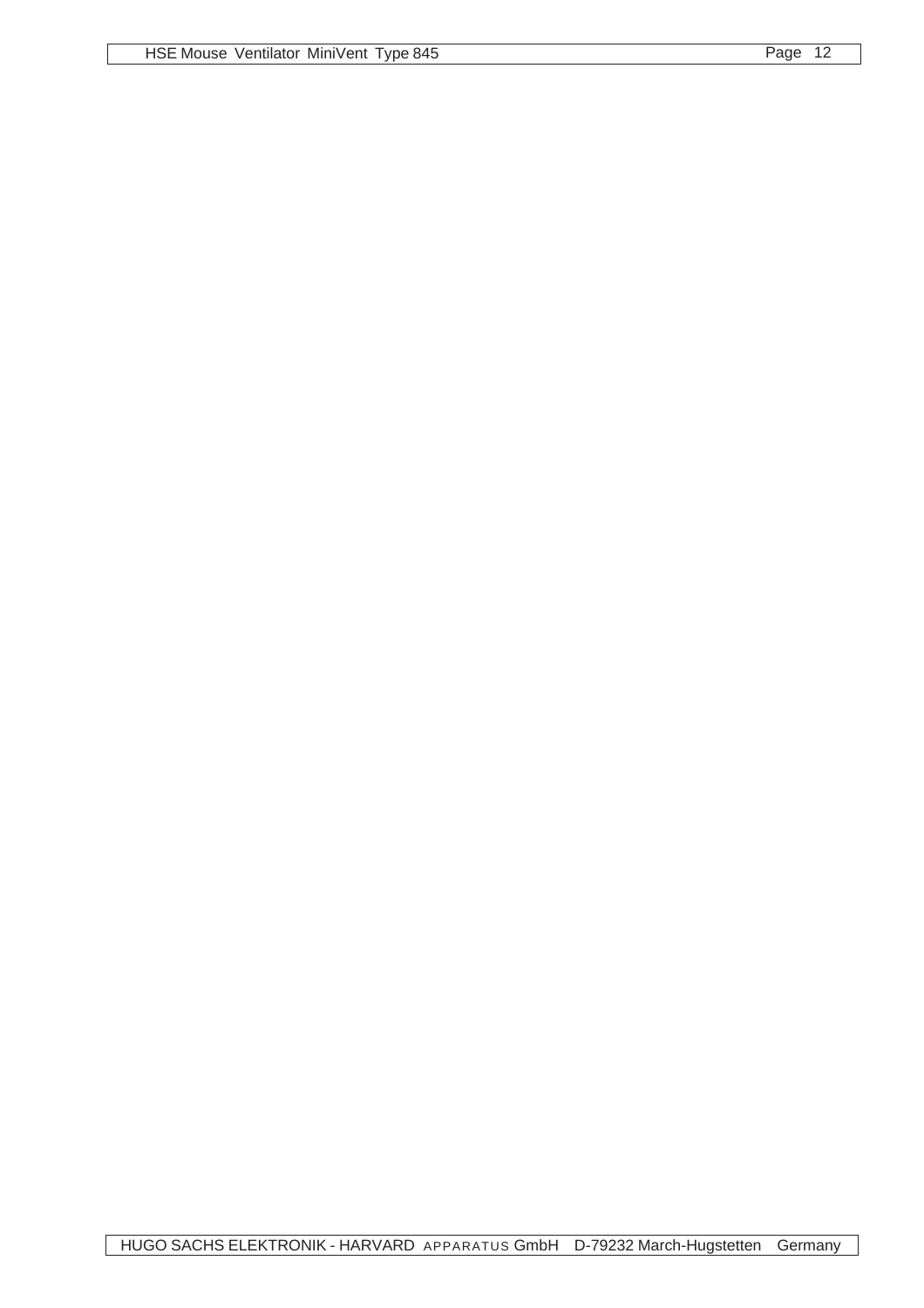## **OUR PRODUCTS**

- T Pumps
- D **Delivery and Sampling**
- **T** Animal Handling and **Containment**
- **Surgical Equipment**
- **u** Surgical Instruments
- **Q** Respiration
- **B** Respiratory Mechanics
- $\Box$ Behavioral Equipment
- $\Box$ Transducers, Stimulators,
- $\Box$ Amplifiers, and Recorders
- T Cardiovascular Isolated Organ and Tissue Educational Programs
- T Neuroscience
- **Q** Cell Biology
- □ Molecular Biology
- **T** Toxicology
- T General Lab
- □ CPK<sup>™</sup> Atomic Models

## **Call the office nearest you for more information or service requests**



## **A Harvard Apparatus, Inc. Company**



**HUGO SACHS ELEKTRONIK** - **HARVARD** APPARATUS GmbH D-79232 March-Hugstetten Gruenstrasse 1 **Phone**: (49) 7665 9200 0 **Fax**: (49) 7665 9200 90 **E-mail**: sales@hugo-sachs.de **Internet**: www.hugo-sachs.de

#### **USA**

Harvard Apparatus, Inc. 84 October Hill Road Holliston, Ma. 01746 **Phone**: 508-893-8999 **Toll Free**: 800-272-2775 **Fax**: 508-429-5732 **E-mail**: bioscience@ harvardapparatus.com

#### **CANADA**

Harvard Apparatus, Canada 6010 Vanden Abeele St. Saint Laurent, Quebec H4S 1R9 **Phone**: 514-335-0792 **Toll Free**: 800-361-1905 **Fax**: 514-335-3482 **E-mail**: harvardcanada@ compuserve.com

#### **FRANCE**

Harvard Apparatus, S.A.R.L. 6 Avenue des Andes Miniparc - Bat. 8 91952 Les Ulis Cedex **Phone**: (33) 1 64 46 00 85 **Fax**: (33) 1 64 46 94 38 **E-mail**: harvard@isp.fr

#### **U.K.**

Harvard Apparatus, Ltd. Fircroft Way, Edenbridge Kent TN8 6HE **Phone**: (44) 1732 864-001 **Fax**: (44) 1732 863-356 **E-mail**: harvard@twins.co.uk